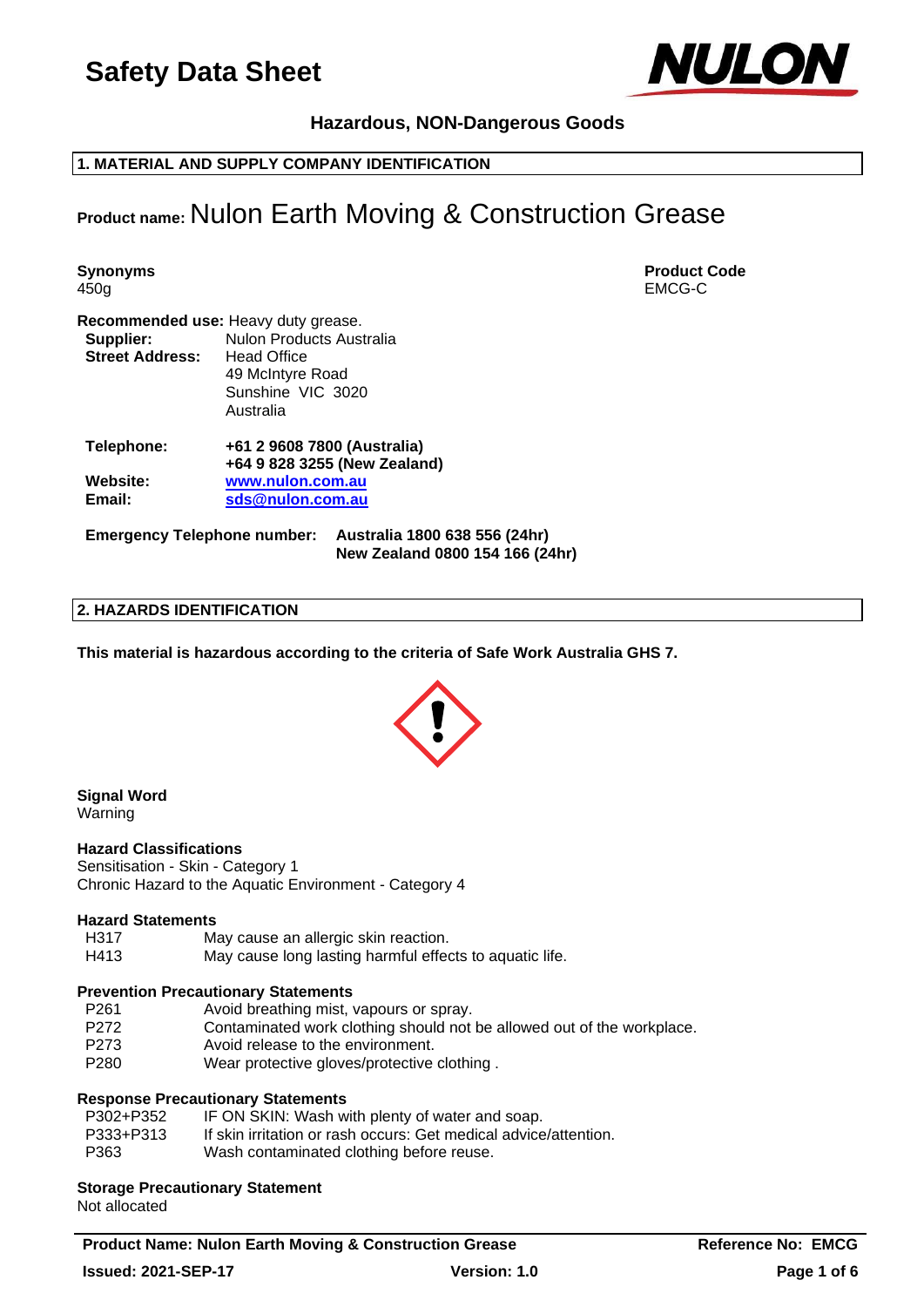

### **Disposal Precautionary Statement**

P501 Dispose of contents/container in accordance with local, regional, national and international regulations.

### **Poison Schedule:** Not Applicable

### **DANGEROUS GOOD CLASSIFICATION**

Not classified as Dangerous Goods by the criteria of the "Australian Code for the Transport of Dangerous Goods by Road & Rail" and the "New Zealand NZS5433: Transport of Dangerous Goods on Land".

| 3. COMPOSITION INFORMATION                                                    |            |                                       |
|-------------------------------------------------------------------------------|------------|---------------------------------------|
| <b>CHEMICAL ENTITY</b>                                                        | CAS NO     | <b>PROPORTION</b>                     |
| Paraffin oils<br>Olefin sulfide<br>Ingredients determined to be non-hazardous | 68937-96-2 | 30-60 %<br>$< 5 \%$<br><b>Balance</b> |
|                                                                               |            | 100%                                  |

### **4. FIRST AID MEASURES**

If poisoning occurs, contact a doctor or Poisons Information Centre (Phone Australia 131 126, New Zealand 0800 764 766).

**Inhalation:** Remove victim from exposure - avoid becoming a casualty. Remove contaminated clothing and loosen remaining clothing. Allow patient to assume most comfortable position and keep warm. Keep at rest until fully recovered. Seek medical advice if effects persist.

**Skin Contact:** Effects may be delayed. If skin or hair contact occurs, remove contaminated clothing and flush skin and hair with running water. If swelling, redness, blistering or irritation occurs seek medical assistance.

**Eye contact:** If in eyes wash out immediately with water. In all cases of eye contamination it is a sensible precaution to seek medical advice.

**Ingestion:** Rinse mouth with water. If swallowed, do NOT induce vomiting. Give a glass of water to drink. Never give anything by the mouth to an unconscious patient. If vomiting occurs give further water. Seek medical advice.

**PPE for First Aiders:** Wear safety shoes, overalls, gloves, safety glasses. Available information suggests that gloves made from nitrile rubber, neoprene, polyvinyl chloride (PVC) should be suitable for intermittent contact. However, due to variations in glove construction and local conditions, the user should make a final assessment. Always wash hands before smoking, eating, drinking or using the toilet. Wash contaminated clothing and other protective equipment before storing or re-using.

**Notes to physician:** Treat symptomatically. Effects may be delayed.

### **5. FIRE FIGHTING MEASURES**

**Hazchem Code:** Not applicable.

**Suitable extinguishing media:** If material is involved in a fire use water fog (or if unavailable fine water spray), alcohol resistant foam, standard foam, dry agent (carbon dioxide, dry chemical powder).

**Specific hazards:** Combustible material.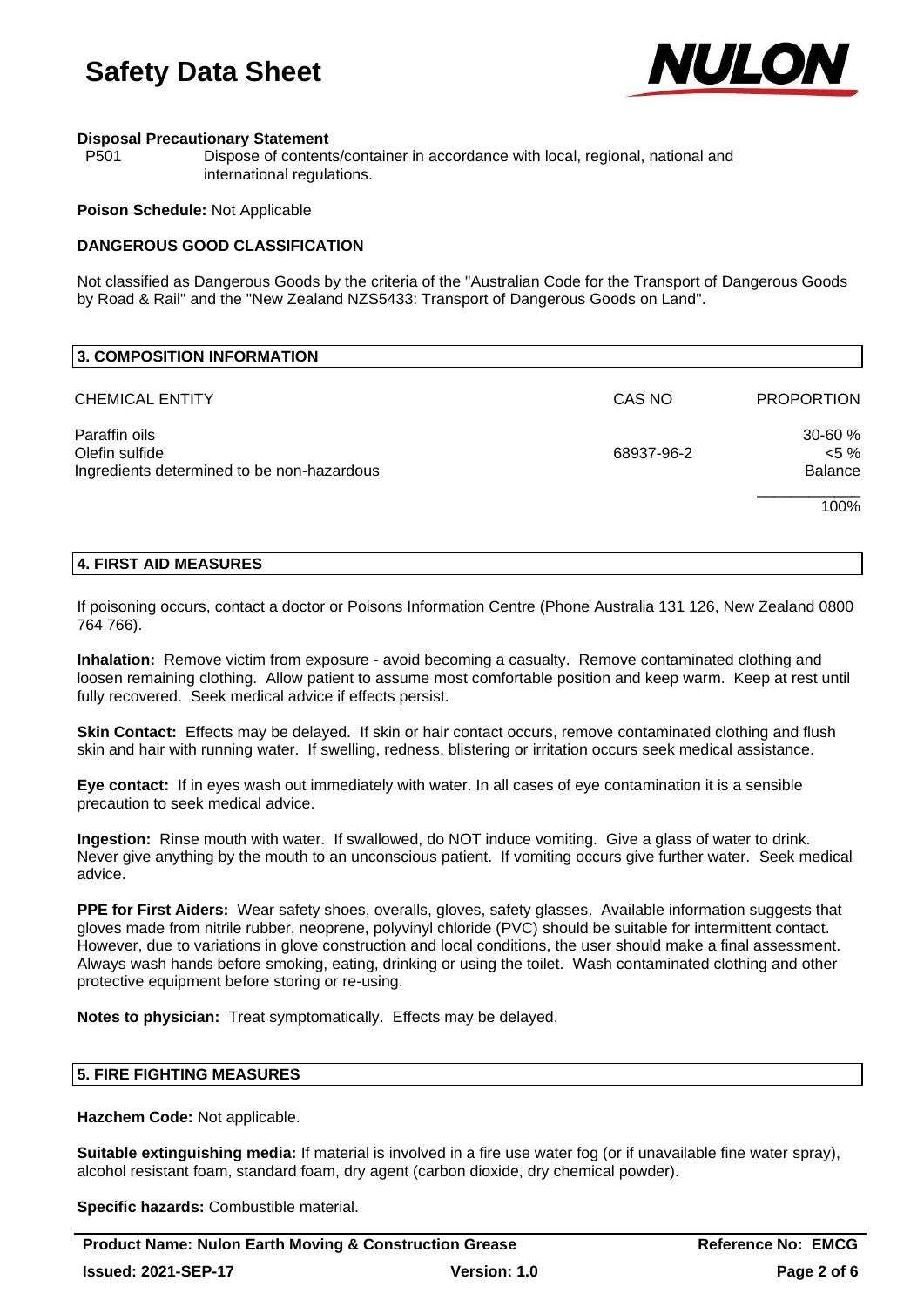

**Fire fighting further advice:** On burning or decomposing may emit toxic fumes. Fire fighters to wear selfcontained breathing apparatus and suitable protective clothing if risk of exposure to vapour or products of combustion or decomposition.

### **6. ACCIDENTAL RELEASE MEASURES**

### **SMALL SPILLS**

Wear protective equipment to prevent skin and eye contamination. Avoid inhalation of vapours or dust. Wipe up with absorbent (clean rag or paper towels). Collect and seal in properly labelled containers or drums for disposal.

### **LARGE SPILLS**

Clear area of all unprotected personnel. Slippery when spilt. Avoid accidents, clean up immediately. Wear protective equipment to prevent skin and eye contamination and the inhalation of dust. Work up wind or increase ventilation. Cover with damp absorbent (inert material, sand or soil). Sweep or vacuum up, but avoid generating dust. Collect and seal in properly labelled containers or drums for disposal. If contamination of crops, sewers or waterways has occurred advise local emergency services.

### **Dangerous Goods - Initial Emergency Response Guide No:** Not applicable

### **7. HANDLING AND STORAGE**

**Handling:** Avoid eve contact and skin contact. Avoid inhalation of dust.

**Storage:** Store in a cool, dry, well-ventilated place and out of direct sunlight. Store away from foodstuffs. Store away from incompatible materials described in Section 10. Store away from sources of heat and/or ignition. Keep container standing upright. Keep containers closed when not in use - check regularly for spills.

### **8. EXPOSURE CONTROLS / PERSONAL PROTECTION**

### **National occupational exposure limits:**

|                           | TWA |              | <b>STEL</b>              |        | <b>NOTICES</b> |
|---------------------------|-----|--------------|--------------------------|--------|----------------|
|                           | ppm | mq/m3        | ppm                      | mq/m3  |                |
| Oil mist, refined mineral | ۰.  | $\mathbf{b}$ | <b>Contract Contract</b> | $\sim$ | ۰              |

As published by Safe Work Australia.

TWA - The time-weighted average airborne concentration over an eight-hour working day, for a five-day working week over an entire working life.

STEL (Short Term Exposure Limit) - the average airborne concentration over a 15 minute period which should not be exceeded at any time during a normal eight-hour workday.

These Exposure Standards are guides to be used in the control of occupational health hazards. All atmospheric contamination should be kept to as low a level as is workable. These exposure standards should not be used as fine dividing lines between safe and dangerous concentrations of chemicals. They are not a measure of relative toxicity.

If the directions for use on the product label are followed, exposure of individuals using the product should not exceed the above standard. The standard was created for workers who are routinely, potentially exposed during product manufacture.

**Biological Limit Values:** As per the "National Model Regulations for the Control of Workplace Hazardous Substances (Safe Work Australia)" the ingredients in this material do not have a Biological Limit Allocated.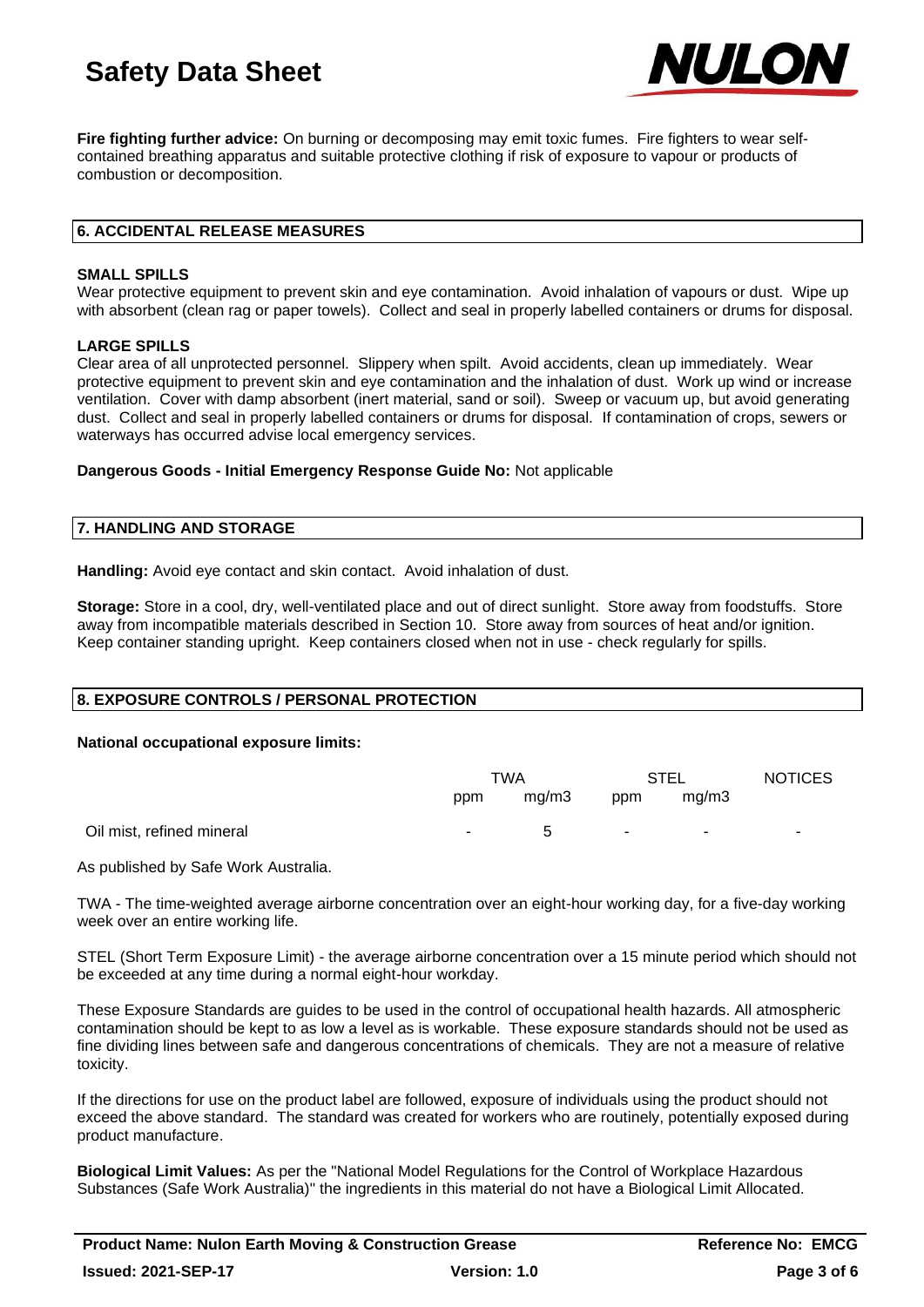

**Engineering Measures:** Ensure ventilation is adequate to maintain air concentrations below Exposure Standards. Use only in well ventilated areas. Avoid generating and inhaling dusts. Use with local exhaust ventilation or while wearing dust mask.

### **Personal Protection Equipment:** SAFETY SHOES, OVERALLS, GLOVES, SAFETY GLASSES.

Personal protective equipment (PPE) must be suitable for the nature of the work and any hazard associated with the work as identified by the risk assessment conducted.

Wear safety shoes, overalls, gloves, safety glasses. Available information suggests that gloves made from nitrile rubber, neoprene, polyvinyl chloride (PVC) should be suitable for intermittent contact. However, due to variations in glove construction and local conditions, the user should make a final assessment. Always wash hands before smoking, eating, drinking or using the toilet. Wash contaminated clothing and other protective equipment before storing or re-using.

**Hygiene measures:** Keep away from food, drink and animal feeding stuffs. When using do not eat, drink or smoke. Wash hands prior to eating, drinking or smoking. Avoid contact with clothing. Avoid eye contact and skin contact. Avoid inhalation of dust. Ensure that eyewash stations and safety showers are close to the workstation location.

### **9. PHYSICAL AND CHEMICAL PROPERTIES**

| Form:   | Grease         |
|---------|----------------|
| Colour: | <b>Black</b>   |
| Odour:  | Characteristic |

**Solubility in water:** Insoluble **Density:** N Av **Relative Vapour Density (air=1):** N Av **Vapour Pressure (20 °C):** N Av **Flash Point (°C):** >230 (typical) **Flammability Limits (%):** N Av **Boiling Point/Range (°C):** N Av **Dropping Point (°C):** >250 (typical) **pH:** N App **Viscosity:** N Av **Total VOC (g/Litre):** 

(Typical values only - consult specification sheet)  $N Av = Not available$ . N App = Not applicable

### **10. STABILITY AND REACTIVITY**

**Chemical stability:** This material is thermally stable when stored and used as directed.

**Conditions to avoid:** Elevated temperatures and sources of ignition.

**Incompatible materials:** Oxidising agents.

**Hazardous decomposition products:** Oxides of carbon and nitrogen, smoke and other toxic fumes.

**Hazardous reactions:** No known hazardous reactions.

### **11. TOXICOLOGICAL INFORMATION**

No adverse health effects expected if the product is handled in accordance with this Safety Data Sheet and the product label. Symptoms or effects that may arise if the product is mishandled and overexposure occurs are: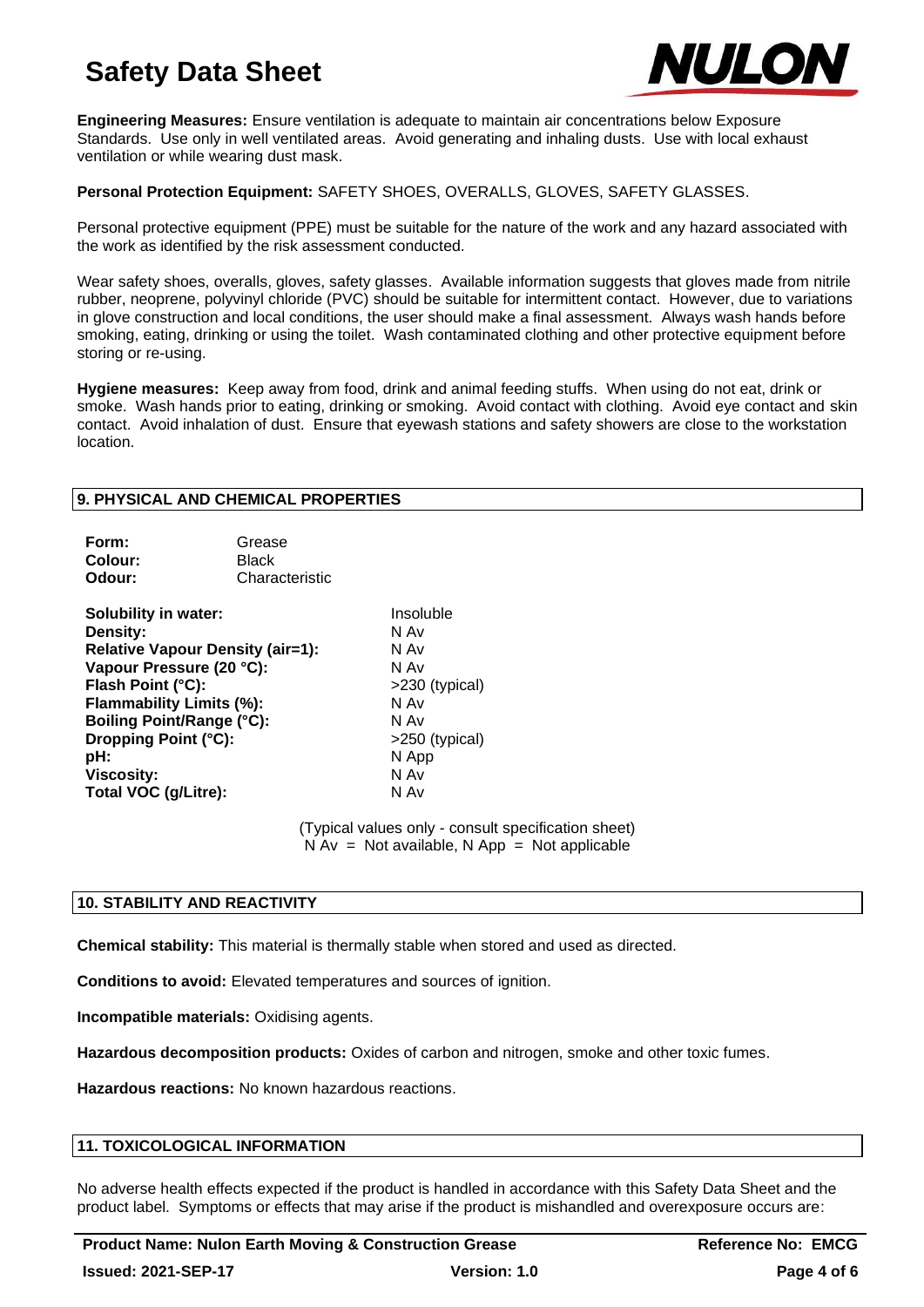

### **Acute Effects**

**Inhalation:** Material may be an irritant to mucous membranes and respiratory tract.

**Skin contact:** Contact with skin may result in irritation. A skin sensitiser. Repeated or prolonged skin contact may lead to allergic contact dermatitis.

**Ingestion:** Swallowing can result in nausea, vomiting and irritation of the gastrointestinal tract.

**Eye contact:** May be an eye irritant. Exposure to the dust may cause discomfort due to particulate nature. May cause physical irritation to the eyes.

### **Acute toxicity**

**Inhalation:** This material has been classified as not hazardous for acute inhalation exposure. Acute toxicity estimate (based on ingredients):  $LC_{50} > 5.0$  mg/L for dust.

**Skin contact:** This material has been classified as not hazardous for acute dermal exposure. Acute toxicity estimate (based on ingredients):  $LD_{50} > 2,000$  mg/Kg bw

**Ingestion:** This material has been classified as not hazardous for acute ingestion exposure. Acute toxicity estimate (based on ingredients):  $LD_{50} > 2,000$  mg/Kg bw

**Corrosion/Irritancy:** Eye: this material has been classified as not corrosive or irritating to eyes. Skin: this material has been classified as not corrosive or irritating to skin.

**Sensitisation:** Inhalation: this material has been classified as not a respiratory sensitiser. Skin: this material has been classified as a Category 1 Hazard (skin sensitiser).

**Aspiration hazard:** This material has been classified as not an aspiration hazard.

**Specific target organ toxicity (single exposure):** This material has been classified as not a specific hazard to target organs by a single exposure.

### **Chronic Toxicity**

**Mutagenicity:** This material has been classified as not a mutagen.

**Carcinogenicity:** This material has been classified as not a carcinogen.

**Reproductive toxicity (including via lactation):** This material has been classified as not a reproductive toxicant.

**Specific target organ toxicity (repeat exposure):** This material has been classified as not a specific hazard to target organs by repeat exposure.

### **12. ECOLOGICAL INFORMATION**

Avoid contaminating waterways.

**Acute aquatic hazard:** This material has been classified as not hazardous for acute aquatic exposure. Acute toxicity estimate (based on ingredients): > 100 mg/L

**Long-term aquatic hazard:** This material has been classified as a Category Chronic 4 Hazard.

**Ecotoxicity:** No information available.

**Persistence and degradability:** No information available.

**Bioaccumulative potential:** No information available.